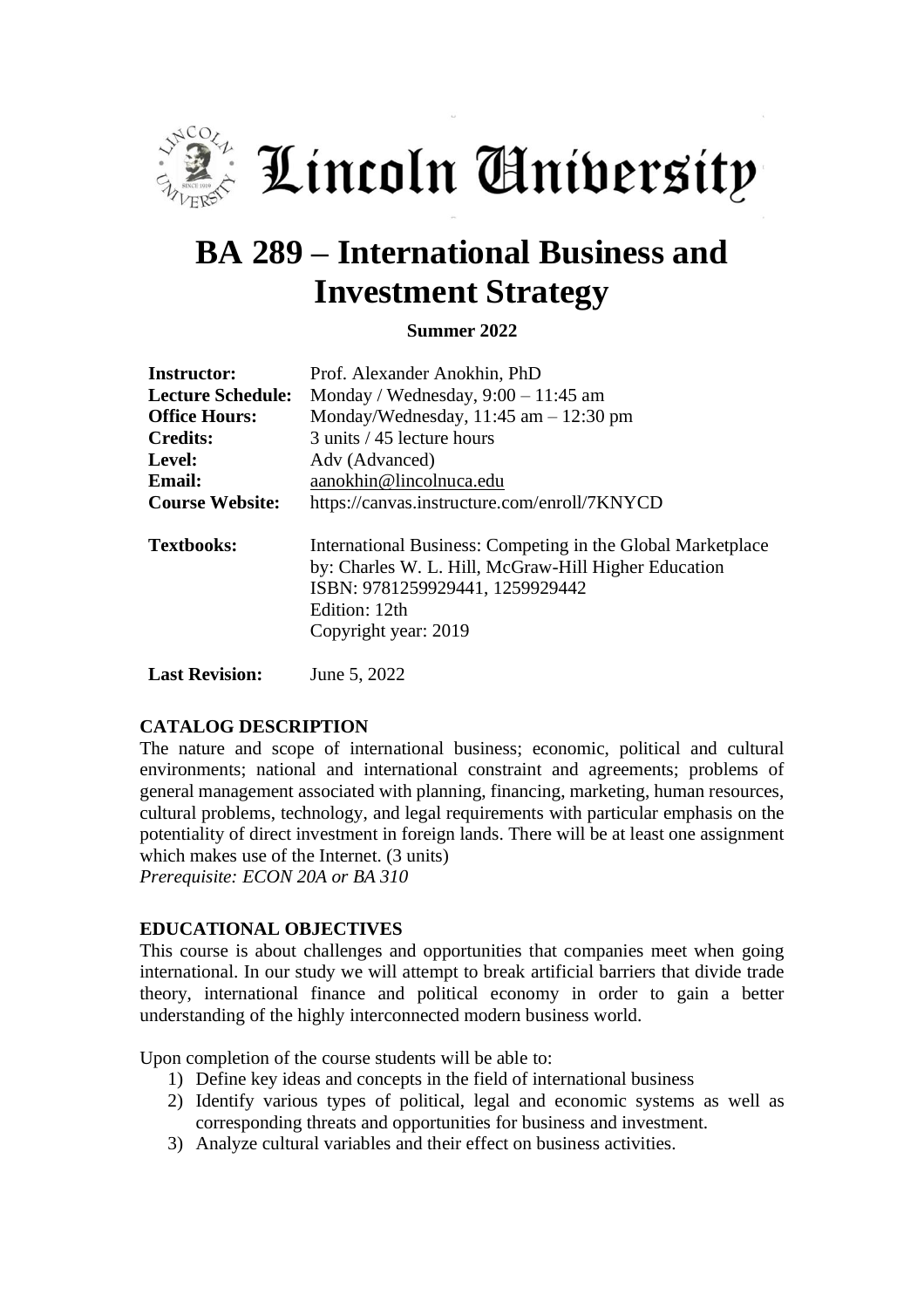- 4) Discuss and compare rationales and limitations of international financial and monetary systems as well as governmental trade policies.
- 5) Critically analyze risks and benefits of international business as related to global investment and marketing strategies.

|                | <b>Course LO</b>                                                                                                                             | Program<br>LO    | <b>Institutional</b><br>LO | <b>Assessment</b><br><b>Activities</b>                             |
|----------------|----------------------------------------------------------------------------------------------------------------------------------------------|------------------|----------------------------|--------------------------------------------------------------------|
| $\mathbf{1}$   | Develop an ability to formulate<br>strategic approach to<br>internationalization.                                                            | PLO 1            | ILO 1a, ILO<br>2a, ILO 3a  | Case studies<br>Homework,<br>project                               |
| $\overline{2}$ | Conduct a critical review of the<br>external and internal<br>environment of an organization<br>in order prepare for<br>internationalization. | PLO <sub>2</sub> | ILO 1a, ILO<br>6a          | Case studies,<br>project, final<br>exam                            |
| 3              | Be able to effectively lead cross-<br>cultural teams and negotiate with<br>foreign business partners.                                        | PLO <sub>3</sub> | ILO 2a, ILO<br>7a          | Project, case<br>studies, midterm<br>and final exams               |
|                | Critically analyze international<br>markets and select appropriate<br>market entry mode.                                                     | PLO <sub>4</sub> | ILO 1a, ILO<br>2a, ILO 5a  | In-class<br>discussion,<br>case studies,<br>project, final<br>exam |

### **COURSE LEARNING OUTCOMES<sup>1</sup>**

### **PROCEDURES AND METHODOLOGY**

*This is a direct classroom instruction course*

The course focuses on the analysis and discussion of thematic case studies. Case study analysis is supplemented by the lectures and other in-class assignments. Course project work is designed to integrate all knowledge obtained in the course.

Assignments and projects require students to actively use resources of the library. Detailed guide to business *resources of the library* as well as the description of Lincoln University approach to *information literacy* are available at the [Center for Teaching](http://ctl.lincolnuca.edu/kb-base/library-guide-business-resources/)  [and Learning](http://ctl.lincolnuca.edu/kb-base/library-guide-business-resources/) website (ctl.lincolnuca.edu).

### **CLASS RULES**

- 1. Class attendance is required. Attendance will be taken each class at a time chosen by the instructor.
- 2. Students are required to arrive to class on time.
- 3. Detected cheating/plagiarism will result in "F" for the assignment.
- 4. Please participate in class activities.

### **COURSE PROJECT**

<sup>1</sup> Detailed description of learning outcomes and information about the assessment procedure are available at the Center for [Teaching](http://ctl.lincolnuca.edu/) and Learning website (ctl.lincolnuca.edu).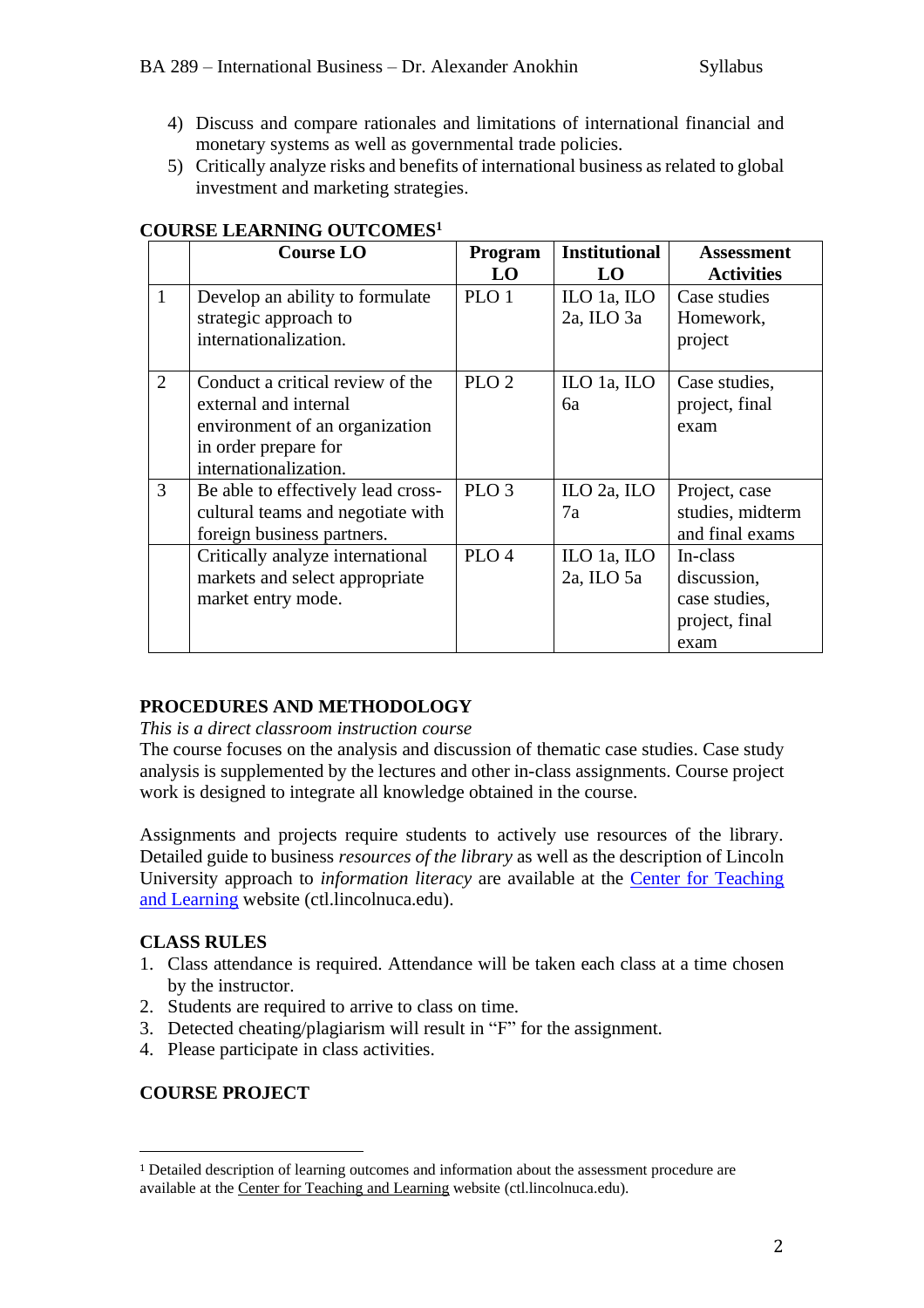Every student must complete a group research project for an in-class presentation. Research projects must comply with the Lincoln University guidelines. The project will focus on preparing an internationalization strategy for an existing company. The detailed instruction will be provided in class.

# **EXAMS**

The exams will consist of questions based on lectures, assigned chapters and supplementary reading.

## **GRADING POLICY**

All assignments, quizzes, projects and exams are evaluated using the indicated system:

| $94 - 100$ | A    | $73 - 76$ |      |
|------------|------|-----------|------|
| $90 - 93$  | A-   | $70 - 72$ |      |
| 87-89      | $B+$ | 67-69     | $D+$ |
| 83-86      |      | 60-66     |      |
| $80 - 82$  | lB-  | $0 - 59$  |      |
| $77 - 79$  |      |           |      |

### *Tentative Weights*

| Final grade will consist of the following components:          |     |
|----------------------------------------------------------------|-----|
| Participation (in-class activities, case studies, assignments) | 20% |
| Project                                                        | 35% |
| Final Exam                                                     | 45% |

### **COURSE SCHEDULE**

|         | <b>Topic</b>                                                              | <b>Assignments Due</b>                                |
|---------|---------------------------------------------------------------------------|-------------------------------------------------------|
| June 13 | Introduction.<br>What is International Business?                          |                                                       |
| June 15 | a) Theories of International Trade<br>b) Politics of Trade Liberalization | Debate: "Trade Liberalization:<br>Pros and Cons".     |
| June 20 | Political, Economic, and Legal<br>Differences.                            | Case Study: Venezuela under<br>Hugo Chavez and Beyond |